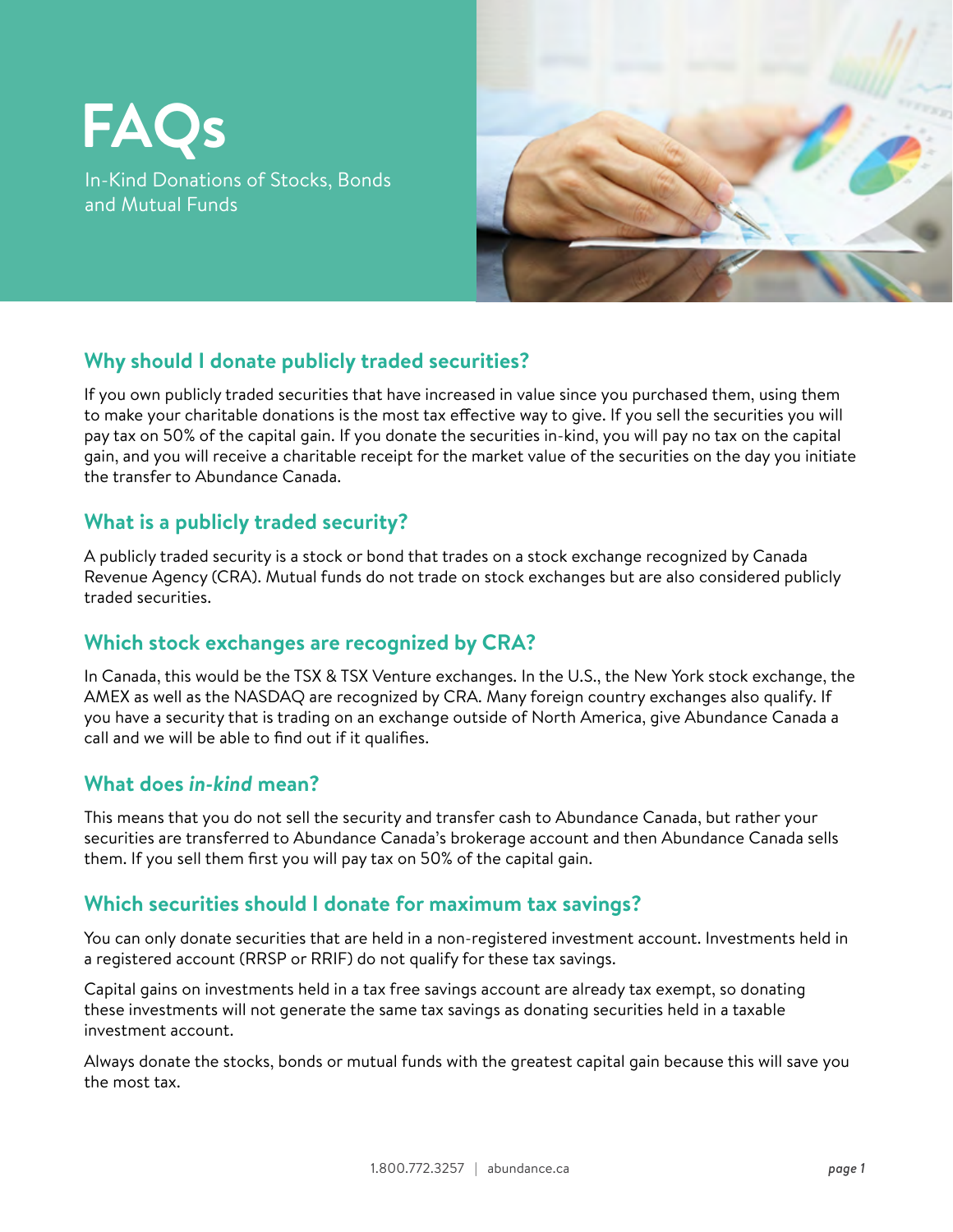# **Why wouldn't I donate the securities directly to the charities I want to benefit?**

Many charities don't have brokerage accounts or the expertise to process in-kind donations.

Abundance Canada will process the donation of securities, sell them and disburse the proceeds to the registered Canadian charities you choose. You can disburse the proceeds immediately or over a period of years. This works well if you want to receive the tax benefit in one year but fulfill a longer-term pledge such as a building project at your church.

Even if one of the charities to which you want to donate is willing and able to process in-kind donations, using Abundance Canada means that with one transaction you can distribute the proceeds to multiple charities. You do not need to do separate security transfers with each charity you want to benefit. This means less paperwork and hassle for you. At tax time you only have one donation receipt to process and that one donation has benefited multiple charities. Also, your financial advisor will only have one transfer request to process, not multiple transfers.

#### **Who issues the receipt?**

Abundance Canada is a registered Canadian charitable foundation and will issue the donation receipt.

## **How will the charity know that the donation came from me? I don't want them to think that I no longer support them.**

Abundance Canada will send a letter along with the cheque to the charity informing them that the donation came from you. We tell them not to send a charitable receipt (because you will already have received one from Abundance Canada), and we include your address so that they know where to send an acknowledgement. If you wish, we can send cheques out anonymously. In that way you get to choose which charities have access to your name and address and which do not.

### **What is the process for donating securities?**

You fill out a third-party transfer form or charitable donation form from your financial institution. If your financial institution does not have these forms, Abundance Canada will provide a letter.

If you hold a physical certificate (shares or bonds) or your investments are held in a Dividend Reinvestment account (DRIP), there are extra steps required to complete the donation. In these situations, contact an Abundance Canada consultant for further information.

### **Can you send this transfer form directly to my broker?**

Yes, if your broker is familiar with the transfer process, we can email a copy of the letter to them and they can assist you in completing it.

It is essential that a completed copy of this letter is emailed or faxed to Abundance Canada so that we know a transfer has been initiated and can track it. We also require the information from the letter to issue the donation receipt.

#### **How is the donation receipt value calculated?**

Abundance Canada issues a receipt for the value of the securities on the day you initiate the transfer. The value is determined by the closing price, or the average of the high and low trading price, whichever calculation yields the higher receipt value. For mutual funds, which are priced once a day, the daily closing price is used, provided we receive the instructions prior to market close.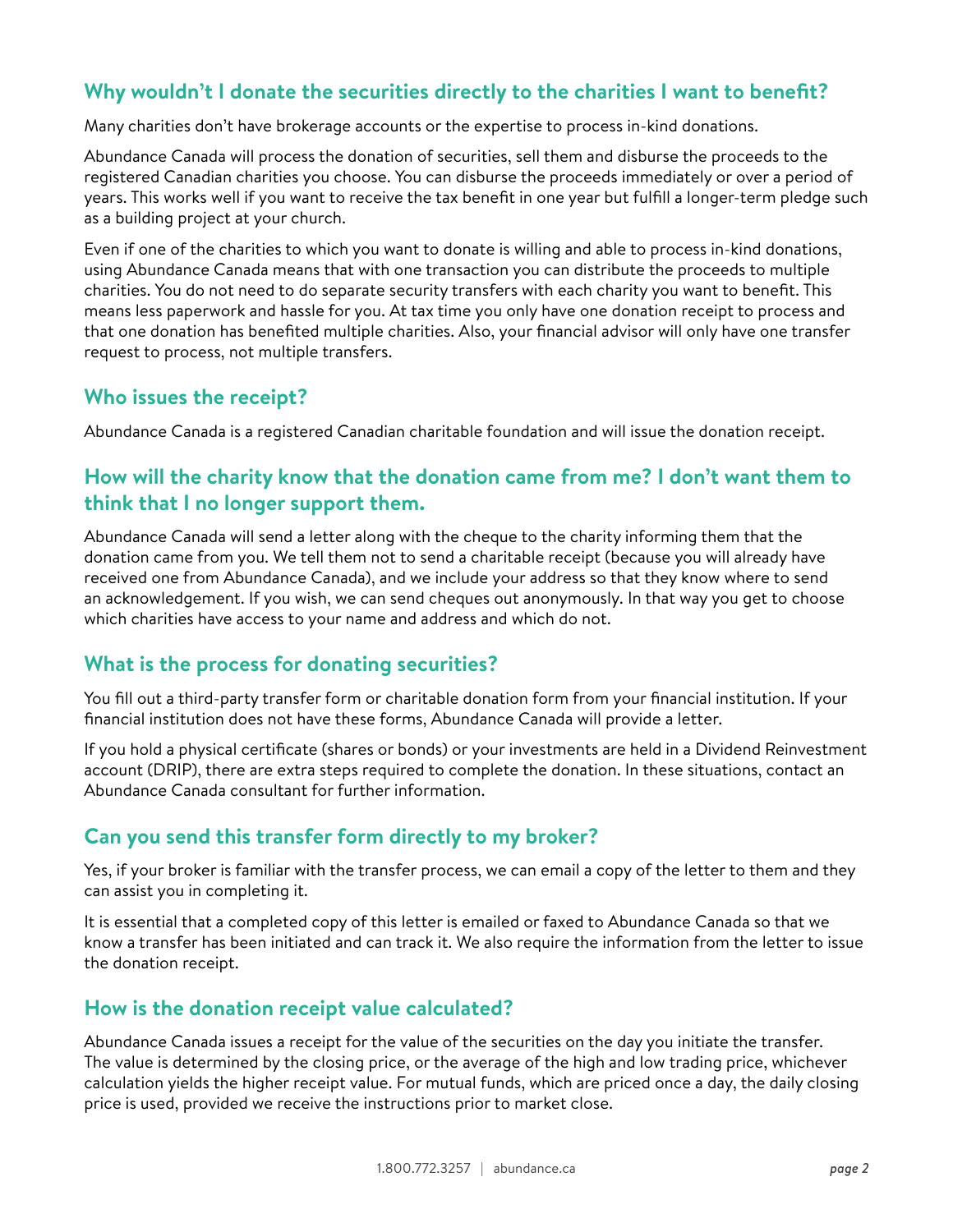# **What if I don't need the whole value of my charitable receipt to reduce my taxes payable to zero?**

You can carry forward unused charitable deductions for up to five years after the year the donation was made.

## **What happens once the securities are donated?**

When the securities have been transferred to Abundance Canada's brokerage account, we will place an order to sell them. We will send you the donation receipt and an account statement showing the amount available for distribution to charity.



You advise us how much you would like to disburse to which charities. If you want some funds to be disbursed later, they will be held in a gifting account for future distributions to charity.

### **Why is the amount shown on my statement different than what I was receipted for?**

You are receipted for the value of the securities on the day you initiated the transfer. It can take a few days to several weeks from the time you initiate the transfer until the securities arrive in Abundance Canada's brokerage account. Because the market price of the securities fluctuates, the value can increase or decrease over the time it takes to complete the transfer. The amount shown on your statement is the net proceeds from sale after Abundance Canada's donation has been deducted. Your donation receipt will show the value of the securities on the day you initiated the transfer. The difference between the two numbers is due to the market value changes during the transfer period, as well as the donation to Abundance Canada. The statement indicates the amount available to disburse to the charities you choose.

### **If I don't distribute the entire proceeds immediately, will Abundance Canada pay interest on the balance in my gifting account?**

In most cases, yes. Contact an Abundance Canada consultant to discuss these options.

## **What if I don't want to send the donated capital to charity, only the earnings from the donation?**

In this situation we would request that you indicate this preference in writing. We would then place a restriction on the fund to distribute earnings only, unless advised otherwise by you.

If you want to know more about restricting the distribution of donated capital, please contact an Abundance Canada consultant.

#### **Is there a minimum amount you will send to a charity?**

Yes, the minimum donation amount is \$100.